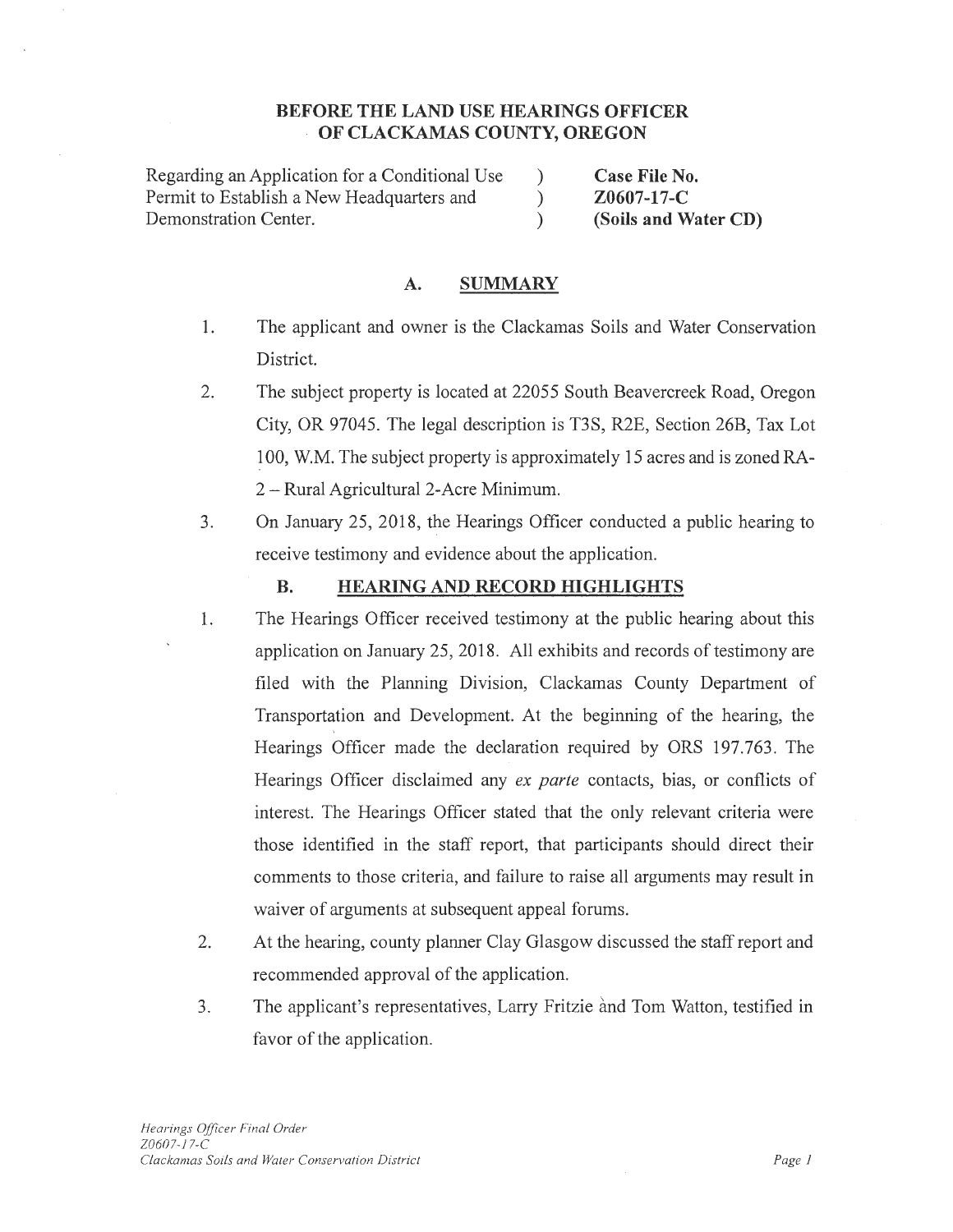- 4. A number of people and the local Community Planning Organization testified in favor of the application.
- 5. Brad White testified in opposition to the application.
- 6. At the conclusion of the public hearing, the Hearings Officer closed the record.

## **C. FACTS**

The subject property is an approximately 15-acre parcel zoned RA-2. The property is located at 22055 South Beavercreek Road, Oregon City, OR 97045, at the intersection of South Beaver Creek Road (Beavercreek Road) and South Ferguson Road. The property is in an area generally known as Beavercreek, although it is just outside the mapped boundary of the Beavercreek Rural Community. The property is one of the last remaining larger parcels in the area. The commercial area of Beavercreek is to the west, and there are scattered small rural residential and farm uses in the surrounding area. The property is currently used as a farm, and there are wetlands, ponds, and streams on the property. The Clackamas Soils and Water Conservation District proposes to build an approximately 12,000 square foot building to house their new headquarters to support staff, board members, and the agricultural and ranching community. The proposal includes removing the existing farm house and some of the existing agricultural buildings. The new headquarters would have a staff of approximately 16 people, would host various meetings, and seminars, provide outreach programs to groups and schoolchildren, and provide onsite demonstrations for soil and water conservation methods.

## **D. DISCUSSION**

The staff report does a thorough job of explaining how all of the applicable approval criteria are satisfied. Most of the findings in the staff report are not challenged. It would be a waste of the County's money and resources to review and repeat all of the unchallenged findings in the staff report. I have reviewed the findings in the staff report and agree with those findings. Therefore, I adopt and incorporate the findings in the staff report in this decision, except as discussed further.

Brad White (White) lives across Beavercreek Road from the property. White did not identify any specific approval criteria that he believes the application fails to satisfy. White's concerns include governmental activities in general, commercial use of the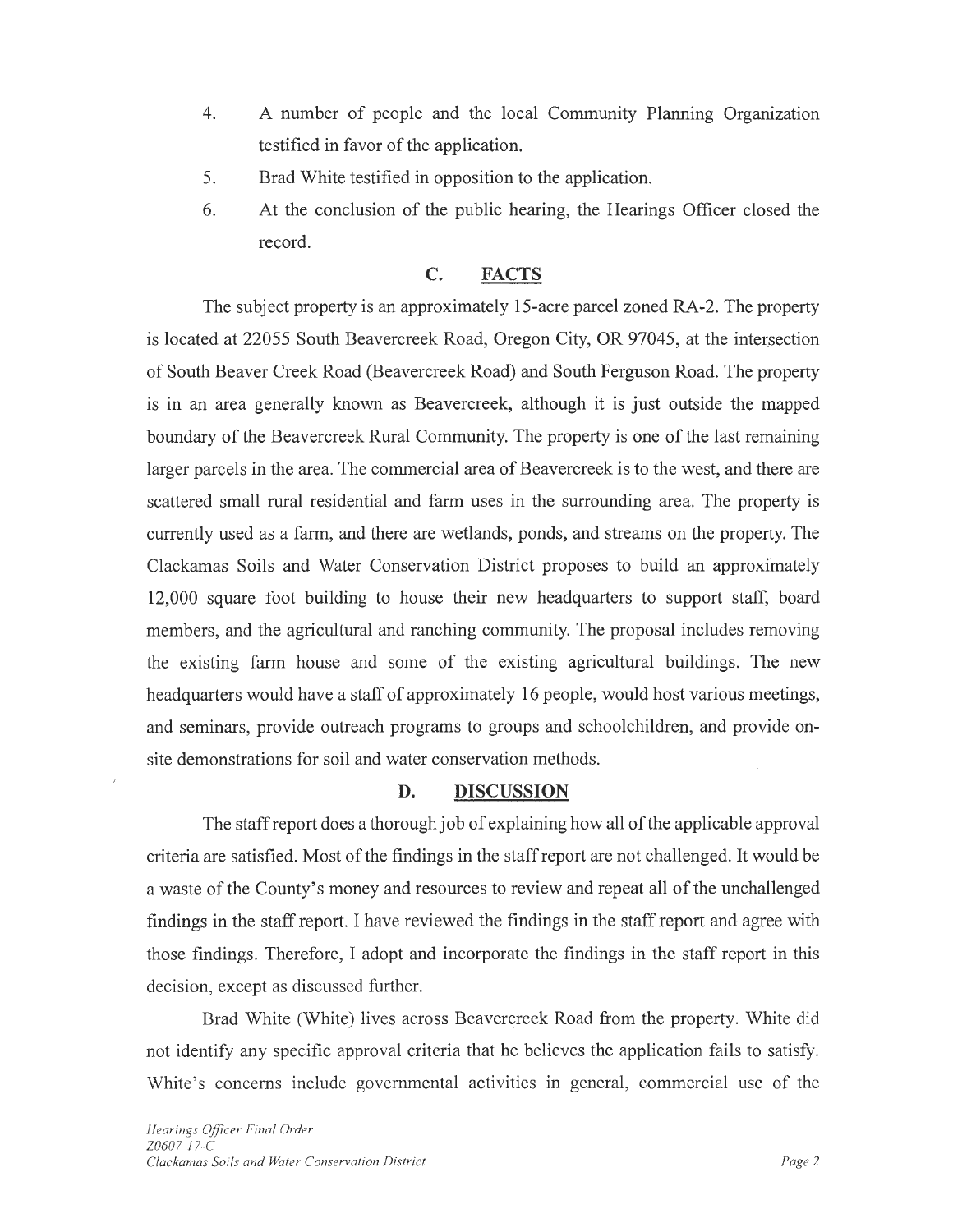property, and increased traffic. White's first concern – that government agencies are wasteful and a poor use of tax dollars  $-$  is not a basis to deny the application. Even if he is correct, that would have no bearing whatsoever on whether the applicable approval criteria are satisfied.

White also argues that the proposed use would be a commercial use – which should not be allowed in a rural zone. The proposed application, however, does not seek to change the zoning of the property to commercial. While there are zoning designations that provide for all sorts of commercial uses, other zoning designations such as RA-2 also allow for activities that might be considered "commercial" in nature. In any event, Section 316 of the Clackamas County Zoning and Development Ordinance (ZDO) implements the RA-2 zoning district, and under Table 316-1 "Government Uses" is an allowed conditional use in the RA-2 zone. There is no dispute that the proposed use is a government use, and I agree with the applicant and the staff report that it is a government use. Therefore, the argument that the proposed use would somehow allow impermissible "commercial use" is not a basis to deny the application.

Finally, White argues that Beavercreek Road is already very busy and the proposed use would make things worse. ZDO 1203.03(C) requires that the "proposed use is consistent with Subsection 1007.09, and the safety of the transportation system is adequate to serve the proposed use." ZDO 1007.09(C) provides that "[A]pproval of a development shall be granted only if the capacity of transportation facilities is adequate or will be made adequate in a timely manner." ZDO 1007.09(D) provides that "[A]s used in Subsection  $1007.09(C)$ , adequate means a maximum volume-to capacity ratio (v/c), or a minimum level of service (LOS) \* \* \*." The applicant retained a transportation engineer to conduct a traffic impact analysis (TIA) on the proposed use. The traffic engineer determined that the proposed use would generate 122 weekday vehicle trips, with 17 AM and 17 PM peak hour vehicle trips. Table 2 on page 17 of the TIA shows the existing and projected LOS and V/C ratios for the proposed development. The TIA concludes that intersections in the area are "currently operating acceptably per Clackamas County standards and are projected to operate acceptably \* \* \* either with or without the addition of site trips from the proposed facility." White does not acknowledge let alone attempt to refute the traffic impact analysis prepared by the applicant's expert. The professionally prepared TIA is more persuasive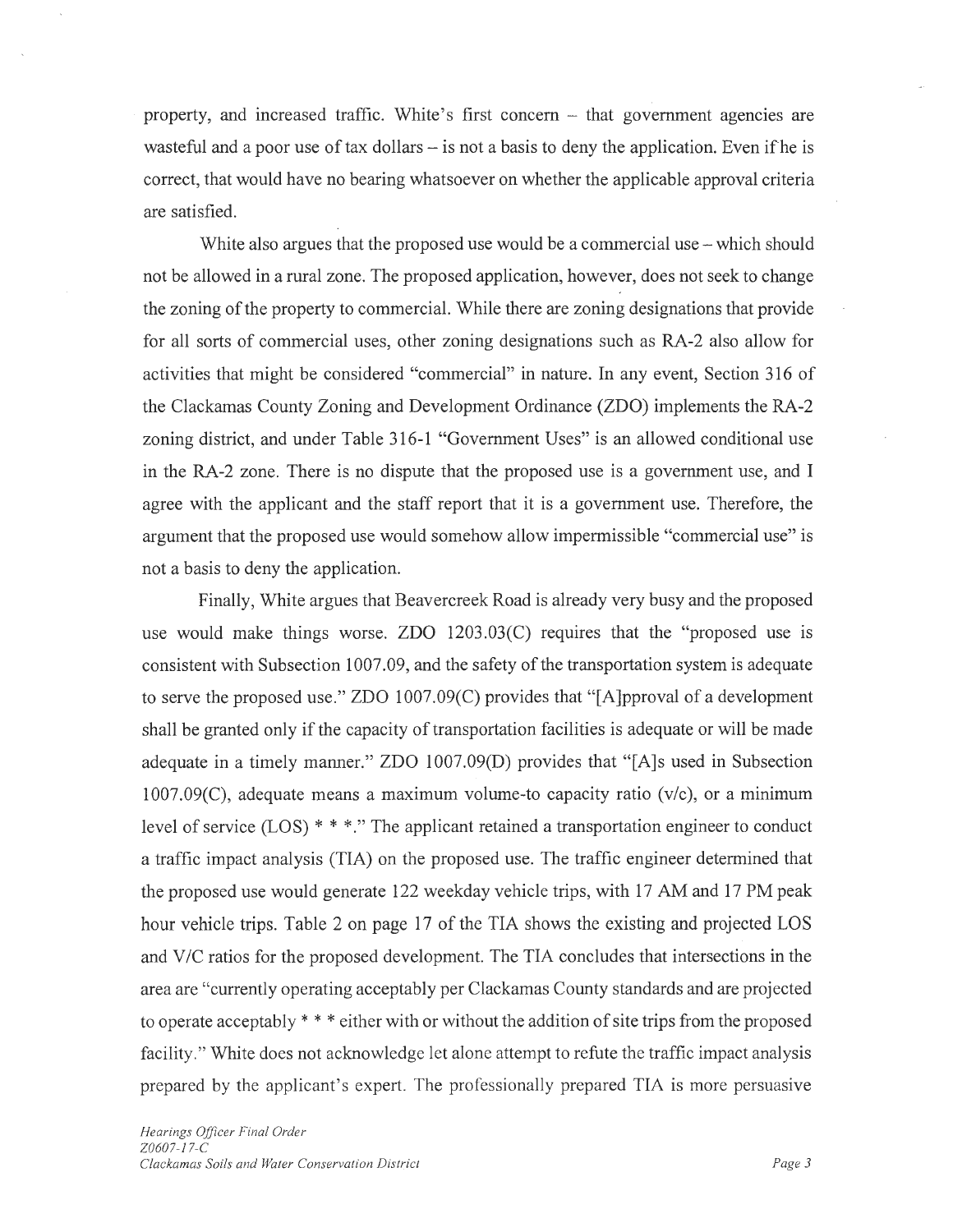than anecdotal evidence presented by White. I agree with the applicant and the staff report that ZDO 1203.03(C) is satisfied.

All of the applicable approval criteria are satisfied.

## **E. DECISION**

Based on the findings, discussion and conclusions provided or incorporated herein and the public record in this case, the Hearings Officer hereby **APPROVES** application Z0607-17-C, with the following conditions of approval.

## **F. CONDITIONS OF APPROVAL**

## **I. General Conditions:**

- 1) Approval of this land use permit is based on the submitted written narrative and plan(s). No work shall occur under this permit other than which is specified within these documents. It shall be the responsibility of the property owner(s) to comply with this document(s) and the limitation of approval described herein.
- 2) The applicant is advised to take part in a Post Land Use Transition meeting. County staff would like to offer you an opportunity to meet and discuss this decision and the conditions of approval necessary to finalize the project. The purpose of the meeting is to ensure you understand all the conditions and to identify other permits necessary to complete the project. If you like to take advantage of this meeting please contact Wendi Coryell, Clackamas County at (503) 742-4657.
- 3) **Prior to the issuance of building permits,** the applicant shall submit a statement of use to Wendi Coryell in the Clackamas County Engineering Division. Wendi Coryell can be contacted at  $(503)$  742-4657 or wendicor@co.clackamas.or.us . The statement of use is used to calculate the Transportation System Development charge. A Transportation System Development Charge (TSDC) is included in the final calculation of the building permit fees for new instructional projects; this includes additions and tenant improvements that increase the number of daily trips to the site.
- 4) If approved, the conditional use is valid for four (4) years from the date of the final written decision. If the County's final written decision is appealed, the approval period shall commence on the date of the final appellate decision. During this four year period, the approval shall be implemented, or the approval will become void. "Implemented" means all major development permits shall be obtained and maintained for the approved conditional use, or if no major development permits are required to complete the development contemplated by the approved conditional use, "implemented" means all other necessary County development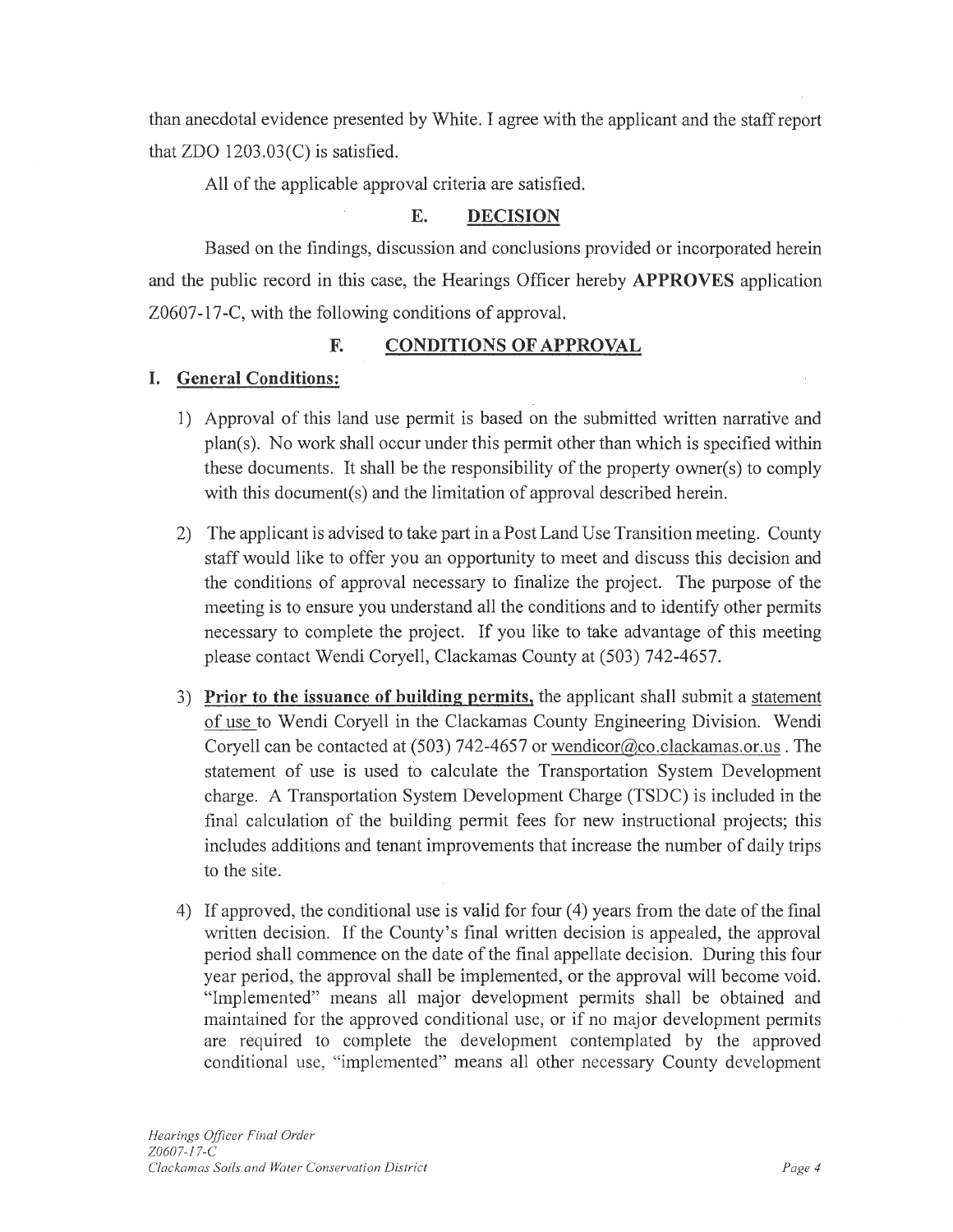permits (e.g. grading permit, building permit for an accessory structure) shall be obtained and maintained. A "major development permit" is:

- a. A building permit for a new primary structure that was part of the conditional use approval; or
- b. A permit issued by the County Engineering Division for parking lot or road improvements required by the conditional use approval.
- 5) This Conditional Use approval is granted subject to the above and below stated conditions. Failure to comply with any of the conditions of approval constitutes a violation of this permit and may be cause for revocation of this approval.
- 6) The approval of the application granted by this decision concerns only the applicable criteria for this decision. The decision does not include any conclusions by the county concerning whether the activities allowed will or will not come in conflict with the provisions of the federal Endangered Species Act (ESA). This decision should not be construed to or represented to authorize any activity that will conflict with or violate the ESA. It is the applicant, in coordination if necessary with the federal agencies responsibility for the administration and enforcement of the ESA, who must ensure that the approved activities are designed, constructed, operated and maintained in a manner that complies with the ESA.

#### **II. Planning and Zoning Conditions:**  clayg@clackamas.us Clay Glasgow, (503) 742-4520,

- 1) Development of the subject property is subject to the provisions of ZDO Sec.1203 and those other relevant codes and ordinances adopted by the Board of County Commissioners pursuant to subsec. 1001 .03 of the ZDO, including, but not limited to, the County Roadway Standards, County Excavation and Grading Ordinance, and Oregon Structural Specialty Code, etc.
- 2) Outdoor lighting shall be located and designed so that it does not shine onto adjacent properties or right-of-ways.

# **III. Building Code Division Conditions:** · Richard Carlson, (503) 742-4769, richardcar@co.clackamas.or.us

- 1) All construction shall comply with current Oregon Structural Specialty Code and any other relevant codes. All required building permits shall be obtained and received final occupancy approval.
- 2) All applicable development permits (grading and erosion control, etc.) shall be obtained prior to any construction.
- IV. **Engineering Division Conditions:** Ken Kent, (503) 742-4763, kenken@clackamas.us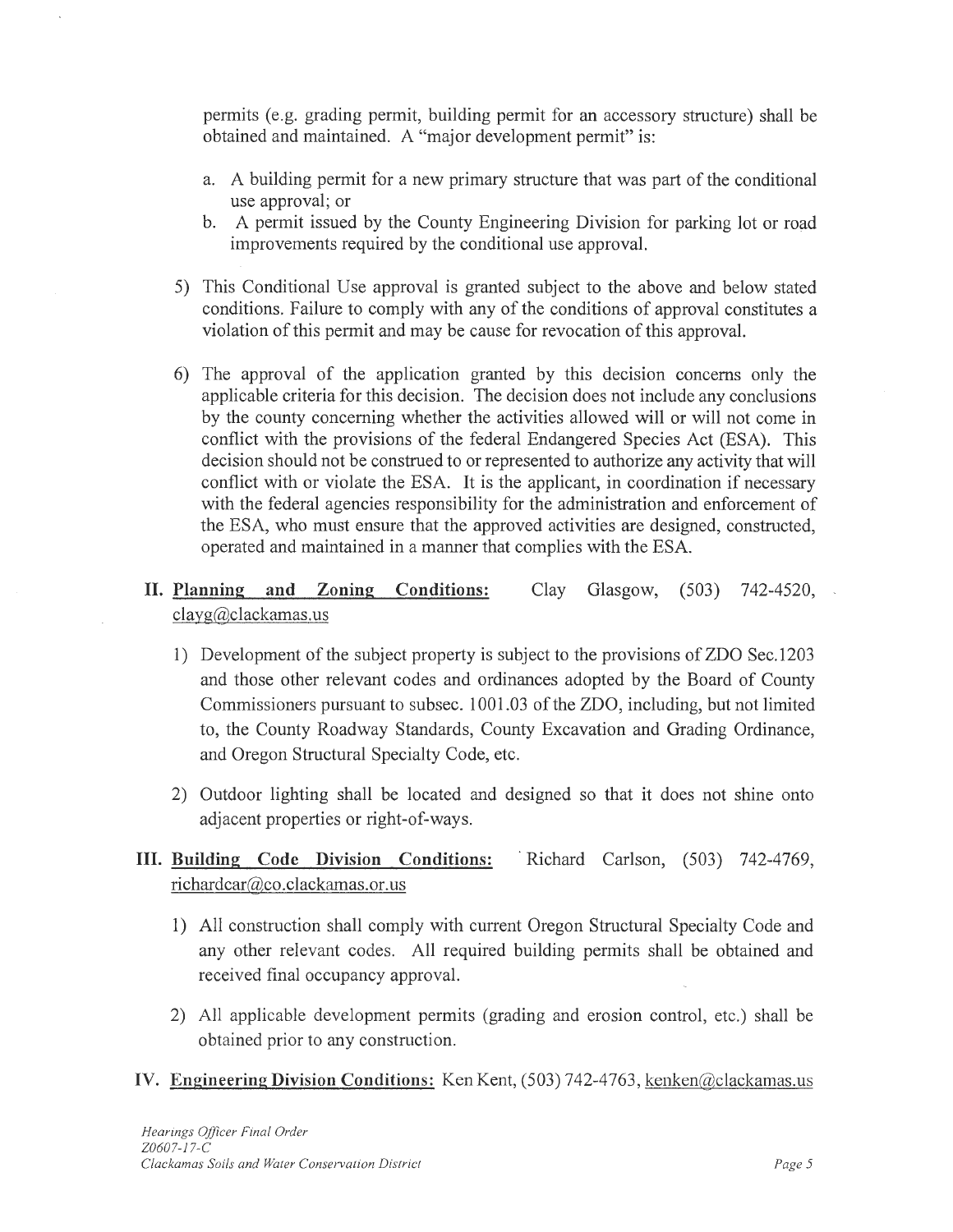- 1) All frontage improvements in, or adjacent to Clackamas County right-of-way, or on site, shall be in compliance with *Clackamas County Roadway Standards.*
- 2) The applicant shall obtain a Development Permit from Clackamas County Department of Transportation and Development prior to the initiation of any construction activities associated with the project.
- 3) The applicant shall dedicate approximately 4 feet of additional right-of-way along the entire site frontage of S Ferguson Road and verify that there is a minimum 24-foot onehalf right-of-way width. The right-of-way centerline and width shall be verified by a professional survey to the satisfaction of DTD Engineering and Survey Departments.
- 4) The applicant shall grant an 8-foot wide public utility easement adjacent to the public right-of-way along the entire site frontage of S Beavercreek Road and S Ferguson Road.
- 5) Access from S Beavercreek Road to the parking a maneuvering area shall meet the following requirements:
	- a. A single, 28-footwide paved approach, extending a minimum 20 feet from the edge of asphalt on S Beavercreek Road, per Standard Drawing D500 shall be constructed. The driveway approach centerline shall align with the centerline of an existing driveway on the north side of S Beavercreek Road.
	- b. Beyond the paved approach, a minimum 20-foot wide gravel surface shall be constructed to the parking and circulation area. The minimum structural section for the access road improvements shall comply with Clackamas County Roadway Standards, Drawing Rl 00.
	- c. The applicant shall maintain adequate intersection sight distance at the proposed intersection with S Beavercreek Road. In addition, no plantings at maturity, retaining walls, embankments, trees, fences or any other objects shall be allowed to obstruct vehicular sight distance. Minimum intersection sight distance shall be 555 feet in each direction.
	- d. Written verification shall be provided from the Fire District indicating that the roadway will support a fire apparatus, that sufficient turnaround exist or will be constructed, that comer radii are acceptable, and that vertical and horizontal clearances are acceptable. Improvements to meet emergency vehicle access standards, such as a turnaround if required by the fire marshal, shall be designed and constructed per Standard Drawing C350.
- 5. The applicant shall design and construct on-site parking and maneuvering areas as follows: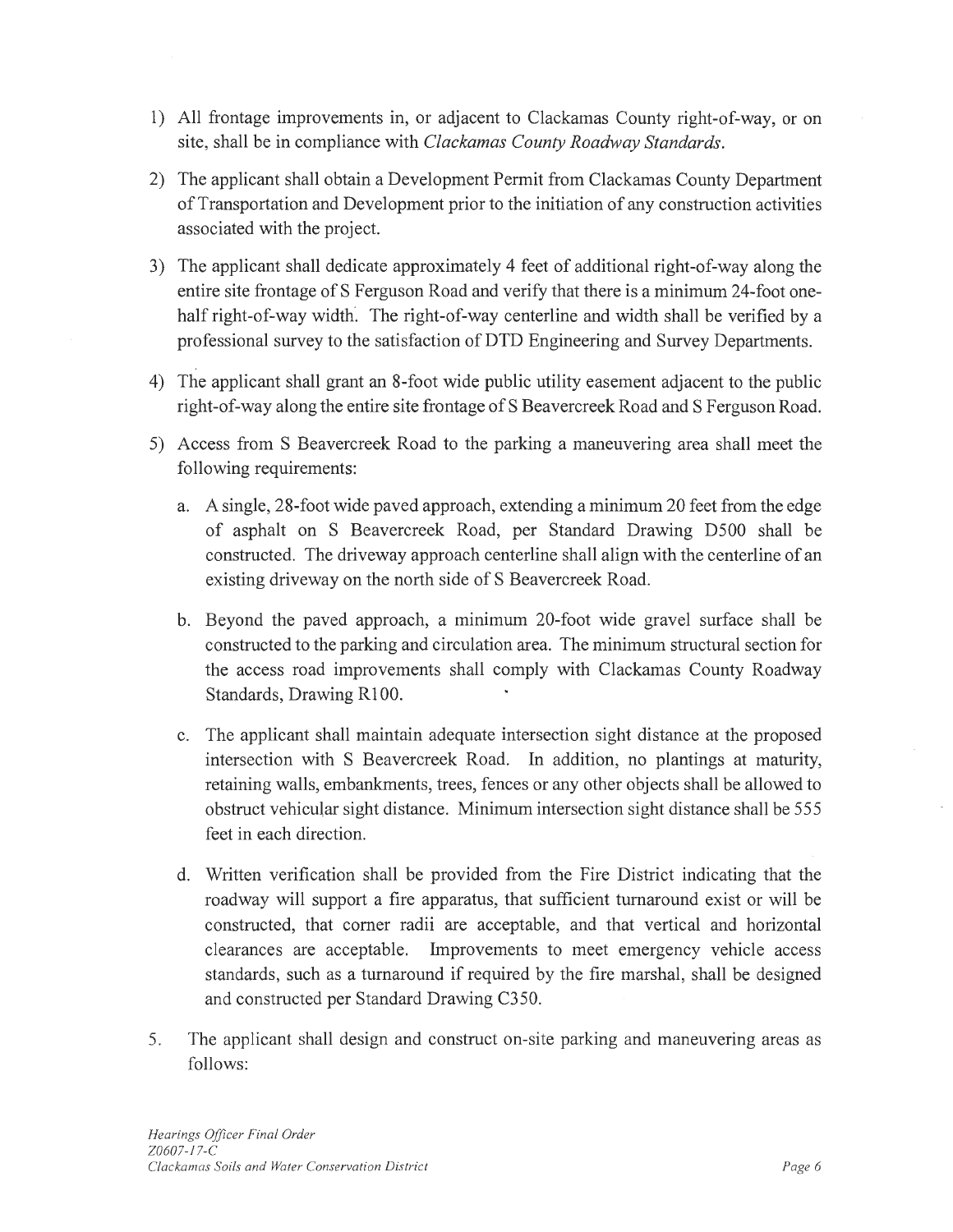- a) The applicant shall provide adequate on site circulation for the parking and maneuvering of all vehicles anticipated to use the site, including a minimum of 24 feet of back up maneuvering room for all 90-degree parking spaces.
- b) All curbs shall typically be type "C", or curb and gutter if curb line slope is less than one percent, if they carry, direct or channel surface water. Alternative curbs will be considered when it is determined by the Clackamas County Department of Transportation and Development that type "C" curbs or curb and gutter are not appropriate. Extruded curbs for carrying, directing or channeling surface water, or used as a vehicle wheel stop, shall not be allowed.
- c) Parking spaces shall meet minimum *ZDO* section 1015 dimensional requirements. The plans shall list the number of parking spaces required and the number of parking spaces provided. The applicant shall label all compact, carpool, disabled, and loading berth spaces on the plans. Parking layout geometry shall be in accordance with ZDO Table 1015-1 and Figure 1015-1. The parking lot and drive aisles shall be constructed with screened gravel or better, per Standard Drawing R100. Paved parking spaces shall be striped. Gravel parking spaces shall be provided with wheel stops or similar to delineate the spaces. Required ADA accessible parking spaces and accessible walkway to a building entrance shall be paved.
- d) Drainage facilities shall be designed and constructed in conformance with *ZDO*  section 1008 and *Clackamas County Roadway Standards* Chapter 4.
- e) All traffic control devices on private property, located where private driveways intersect County facilities shall be installed and maintained by the applicant, and shall meet standards set forth in the *Manual on Uniform Traffic Control Devices*  and relevant Oregon supplements.
- f) All traffic control devices on private property, located where private driveways intersect County facilities shall be installed and maintained by the applicant, and shall meet standards set forth in the *Manual on Uniform Traffic Control Devices*  and relevant Oregon supplements.
- 7) Applicant shall comply with County Roadway Standards clear zone requirements in accordance with Roadway Standards section 245.
- 8) Prior to certificate of occupancy, the applicant shall provide an Engineer's cost estimate to Clackamas County Engineering for any unfinished improvements required by conditions of approval. The estimate shall be submitted for review and approval of quantities of asphalt concrete, aggregates, curbs, sidewalks and any other required improvements and associated construction costs.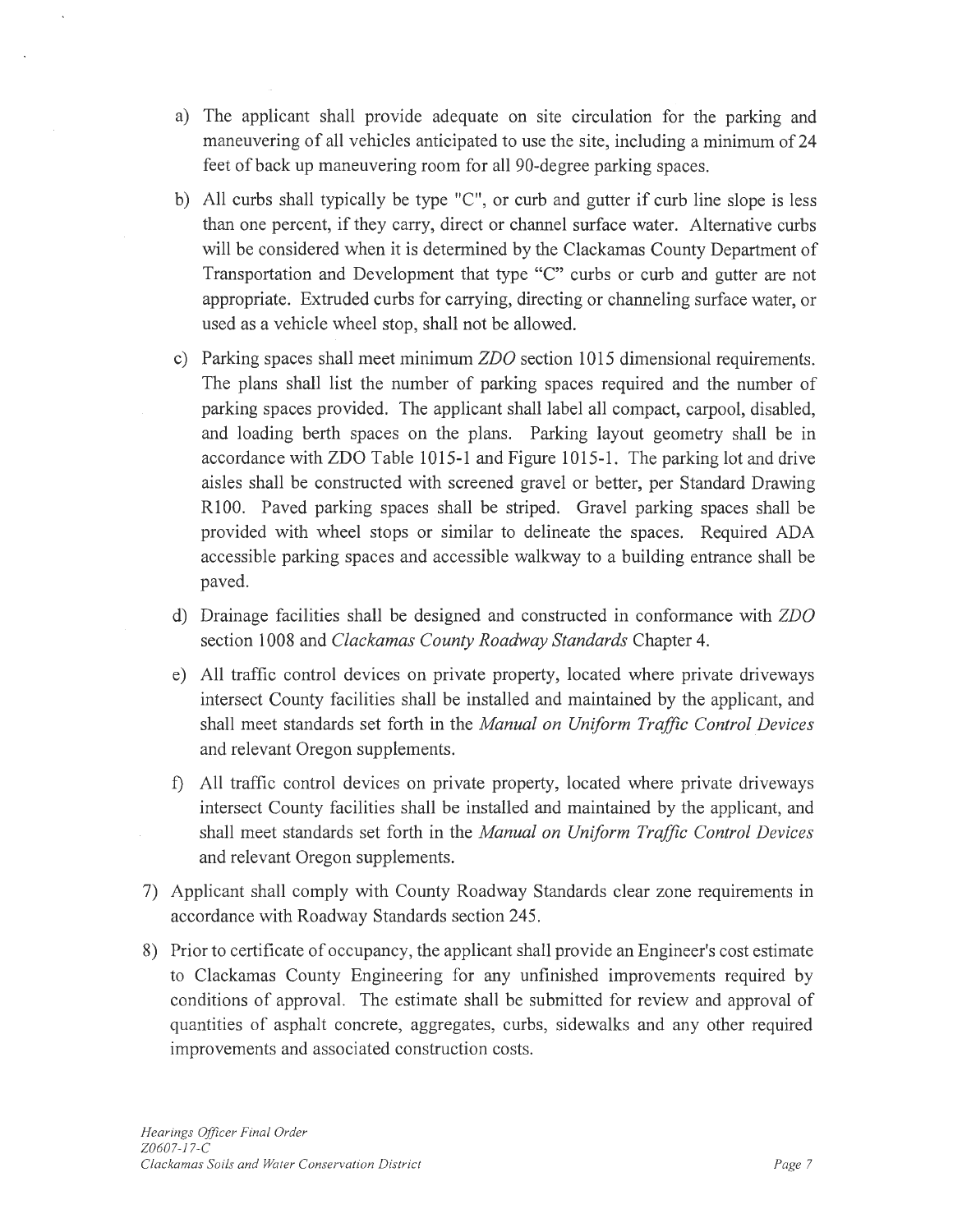- 9) Prior to the issuance of a building permit, the applicant shall submit to Clackamas County Engineering Office:
	- a) Written approval from the Clackamas Fire District #1 for the planned access, circulation, fire lanes and water source supply. The approval shall be in the form of site and utility plans stamped and signed by the Fire Marshal.
	- b) Written approval from Clackamas River Water for adequate water supply source to serve the development. The approval shall be in the form of utility plans stamped and signed by the Water District representative.
	- c) Written approval from Department of Transportation of Development, Engineering Division for surface water management facilities, surface water detention facilities, and erosion control measures.
	- d) A set of street and site improvement construction plans, including a striping and signing plan, for review, in conformance with *Clackamas County Roadway Standards* Section 140, to Clackamas County's Engineering Office and obtain written approval, in the form of a Development Permit.
		- i) The permit will be for road, driveway, drainage, parking and maneuvering area, and other site improvements.
		- ii) The minimum fee is required for eight or fewer, new or reconstructed parking spaces. For projects with more than eight parking spaces, the fee will be calculated at a per parking space rate according to the current fee structure for commercial/industrial/multi-family development at the time of the Development Permit application.
		- iii) The applicant shall have an Engineer, registered in the state of Oregon, design and stamp the construction plans for all required improvements.

DATED this 29<sup>th</sup> day of January, 2018.

l'nxl W'ilsoo Clackamas County Hearings Officer

#### **ENDANGERED SPECIES ACT NOTICE**

The federal Endangered Species Act (ESA) is not a criterion for approval of this application. The County has reviewed the approval standards in light of the requirements of the ESA, believes that the criteria for approval are consistent with the terms of the ESA and has submitted the Development Ordinances for consideration for a "4(d)" programmatic limitation. However, the analysis included in this decision does not include an evaluation by the County of the applications for consistency with the ESA nor does the decision reach any conclusions concerning that federal law. The applicant are responsible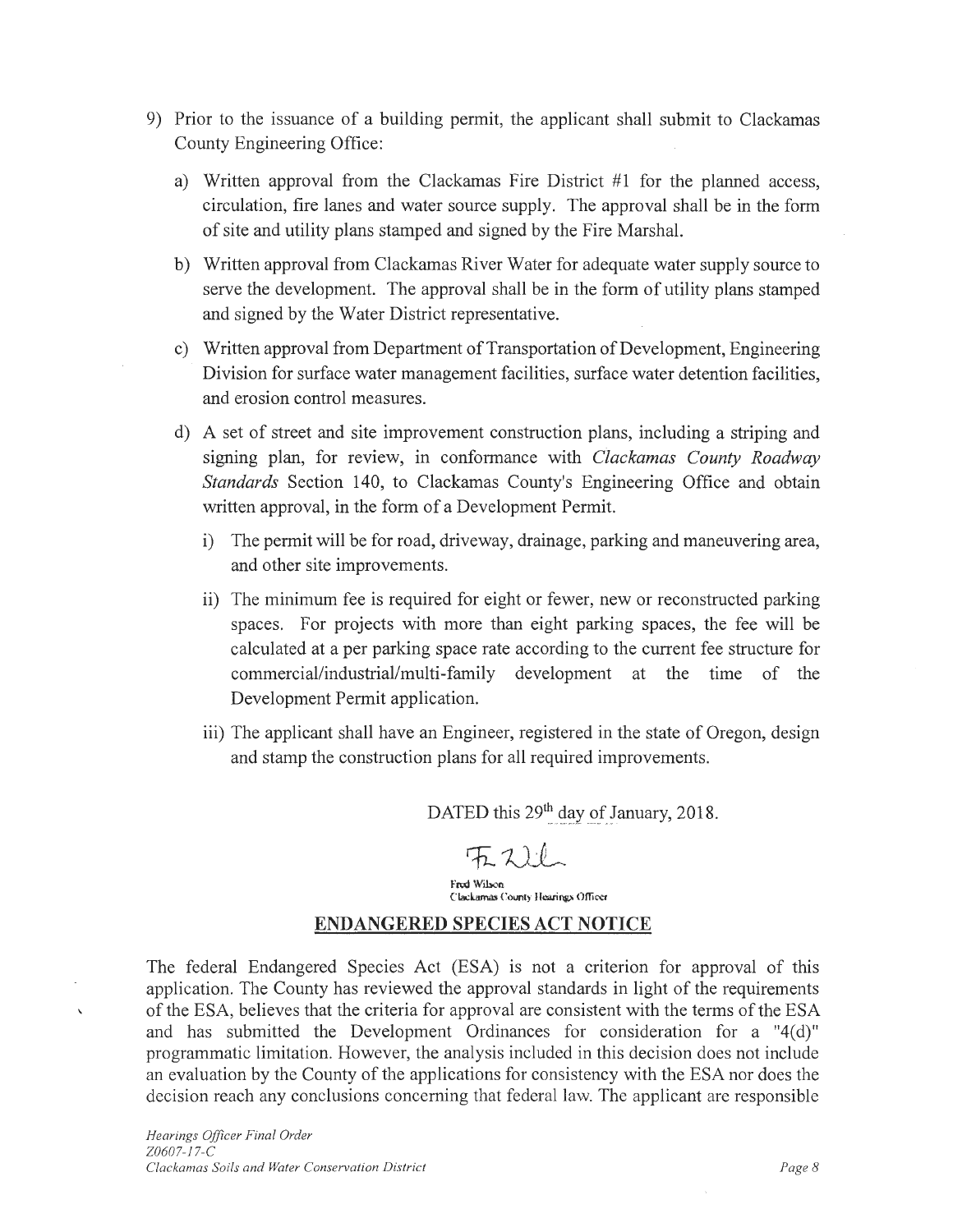for designing, constructing, operating and maintaining the activities allowed by an approval of this application in a manner that ensures compliance with the ESA. Any question concerning this issue should be directed to the applicant, their consultants and the federal agencies responsible for administration and enforcement of the ESA for the affected species.

### **APPEAL RIGHTS**

ZDO 1307.lO(F) provides that, with the exception of an application for an Interpretation, the Land Use Hearings Officer's decision constitutes the County's final decision for purposes of any appeal to the Land Use Board of Appeals (LUBA). State law and associated administrative rules promulgated by LUBA prescribe the period within which any appeal must be filed and the manner in which such an appeal must be commenced. Presently, ORS 197.830(9) requires that any appeal to LUBA "shall be filed not later than 21 days after the date the decision sought to be reviewed becomes final." This decision will be "final" for purposes of a LUBA appeal as of the date of mailing (which date appears on the last page herein).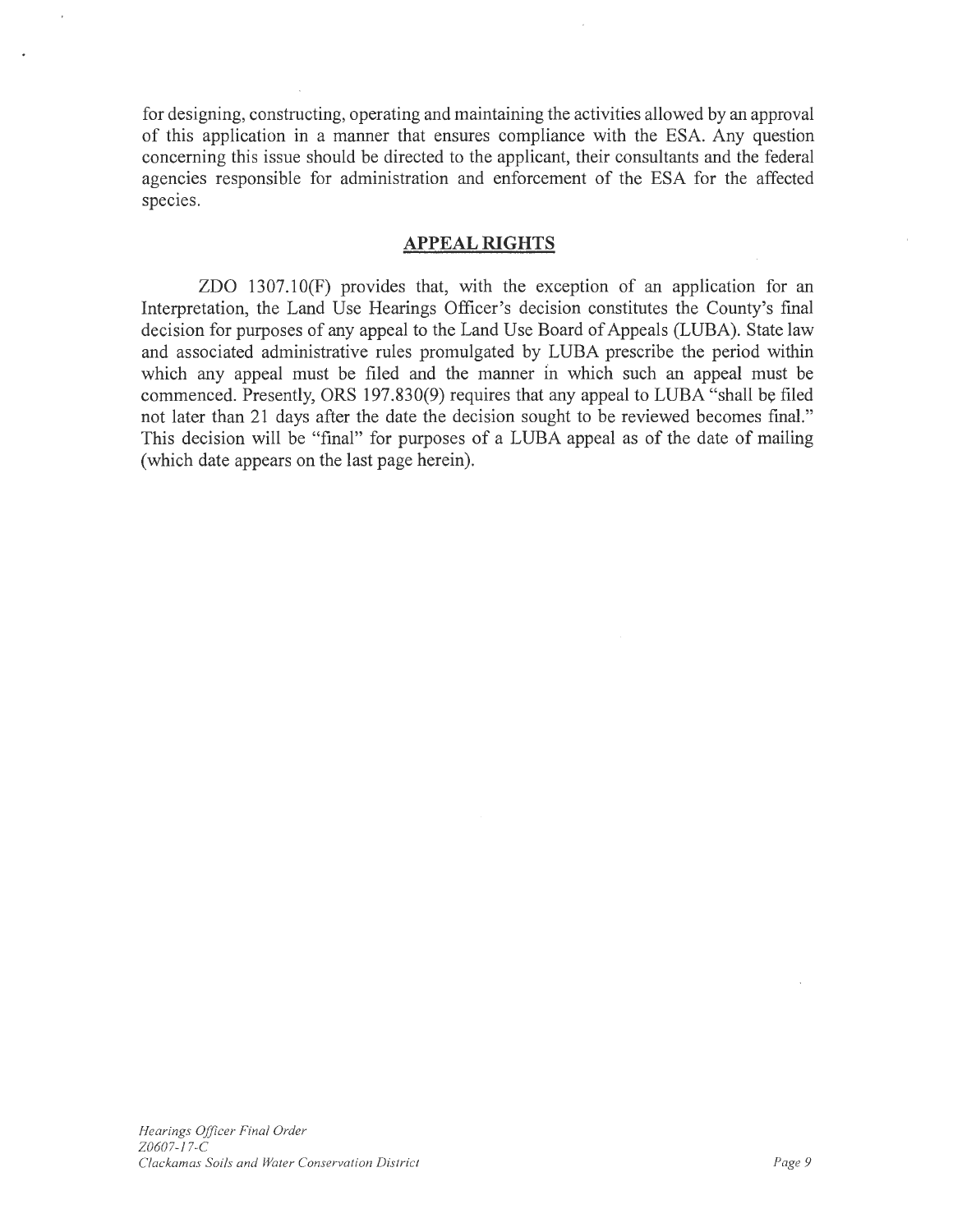#### HEARINGS OFFICER CERTIFICATE OF MAILING

I certify that on the date set forth below I mailed a copy of the above HEARINGS OFFICER FINAL ORDER by first class mail to the following participants at the address shown:

Clackamas soil and Water Conservation District / Tom Salzer 221 Molalla Ave, Ste 102 Oregon City, OR 97045

Hamlet of Beavercreek Tammy Stevens P.O. Box 587 Beavercreek, OR 97004-0736

Ann Rankin PO Box 1125 Wilsonville, OR 97070

Jeff Becker 11671 S Cams Rd Oregon City, OR 97045

Ron Oberg PO Box 1645 Oregon City, OR 97045

Larry Fritzie 13665 SE Ash St Milwaukie, OR 97222

Nathan Tucker 221 Molalla Ave, Ste 102 Oregon City, OR 97045

Rita Baker PO Box 927 Oregon City, OR 97045

Clair Kluek 931 NE Salzman Rd Corbett, OR 97019

Larry Fritzie 1880 Willamette Falls Dr Ste 200 D West Linn, OR 97068

CFD#l Mike Boumann 2930 Se Oak Grove Blvd. Milwaukie, Or 97222

Don Guttridge 24775 S Springwater Rd Estacada, OR 97023

Bill Merchant PO Box 865 Beaverton, OR 97004

Tom Salzer PO Box 1685 Oregon City, OR 97045

Brad White 22333 S Big Cedar Ln Beavercreek, OR 97004

Joan Zuber 44 731 S Elk Prairie Rd Molalla, OR 97038

Thomas Watton 1880 Willamette Falls Dr West Linn, OR 97068

Doreen Dalrymple 22135 S Beavercreek Rd Beavercreek, OR 97004